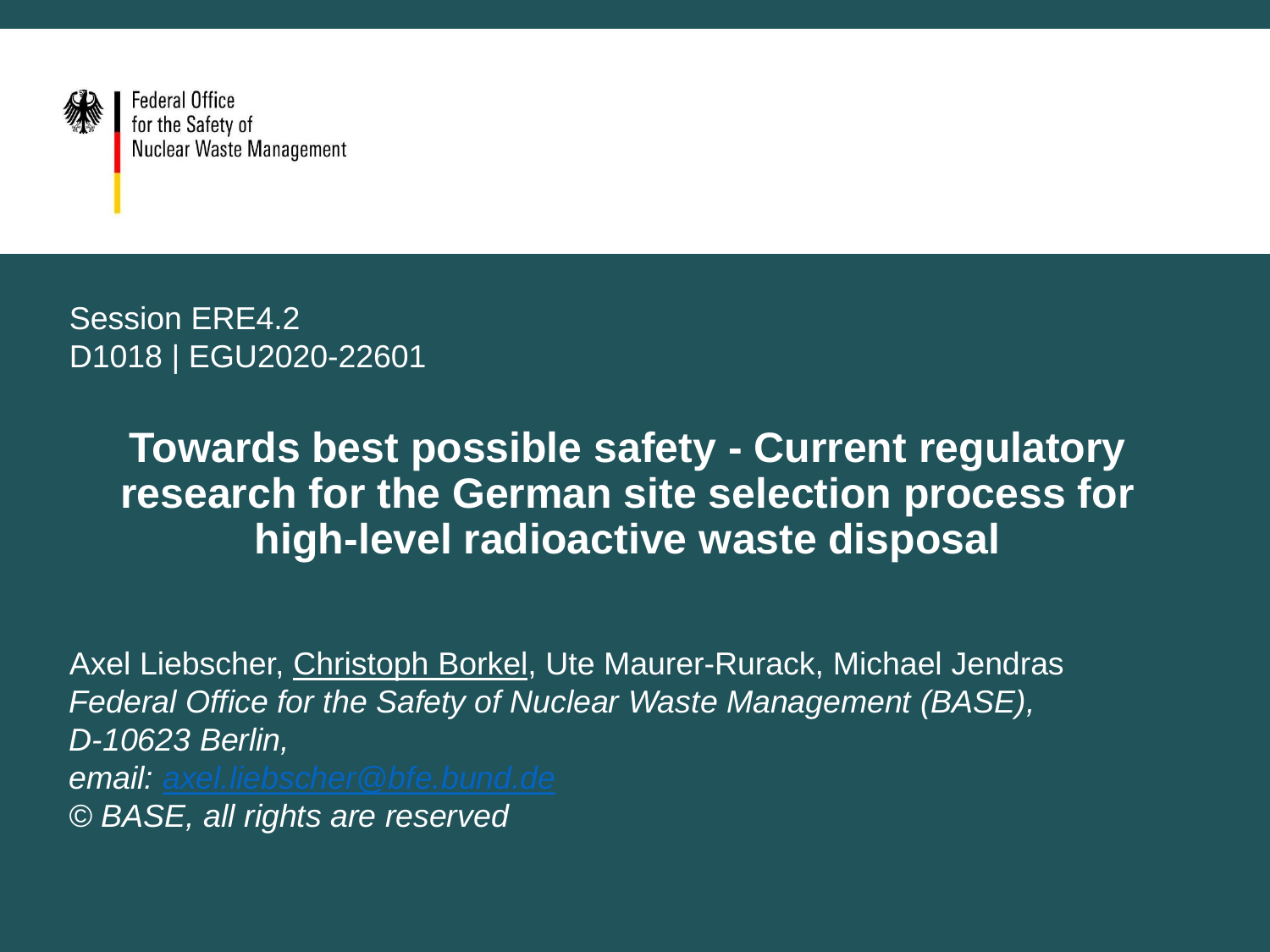# **Regulatory research within BASE**

The Federal Office for the Safety of Nuclear Waste Management (BASE)

- is the federal regulatory authority for radioactive waste disposal
- supervises the site selection process for a repository for high-level radioactive waste and is responsible for the accompanying public participation
- performs task related research to fulfill its tasks

#### German siting process (regulated in German Site Selection Act – StandAG, 2019) from



guided by i) exclusion criteria, ii) minimum requirements, iii) weighting criteria, iv) preliminary safety assessments

Current research activities in the context of the site selection process address

- geoscientific questions
- methodological aspects of the implementation of the site selection process
- public participation aspects

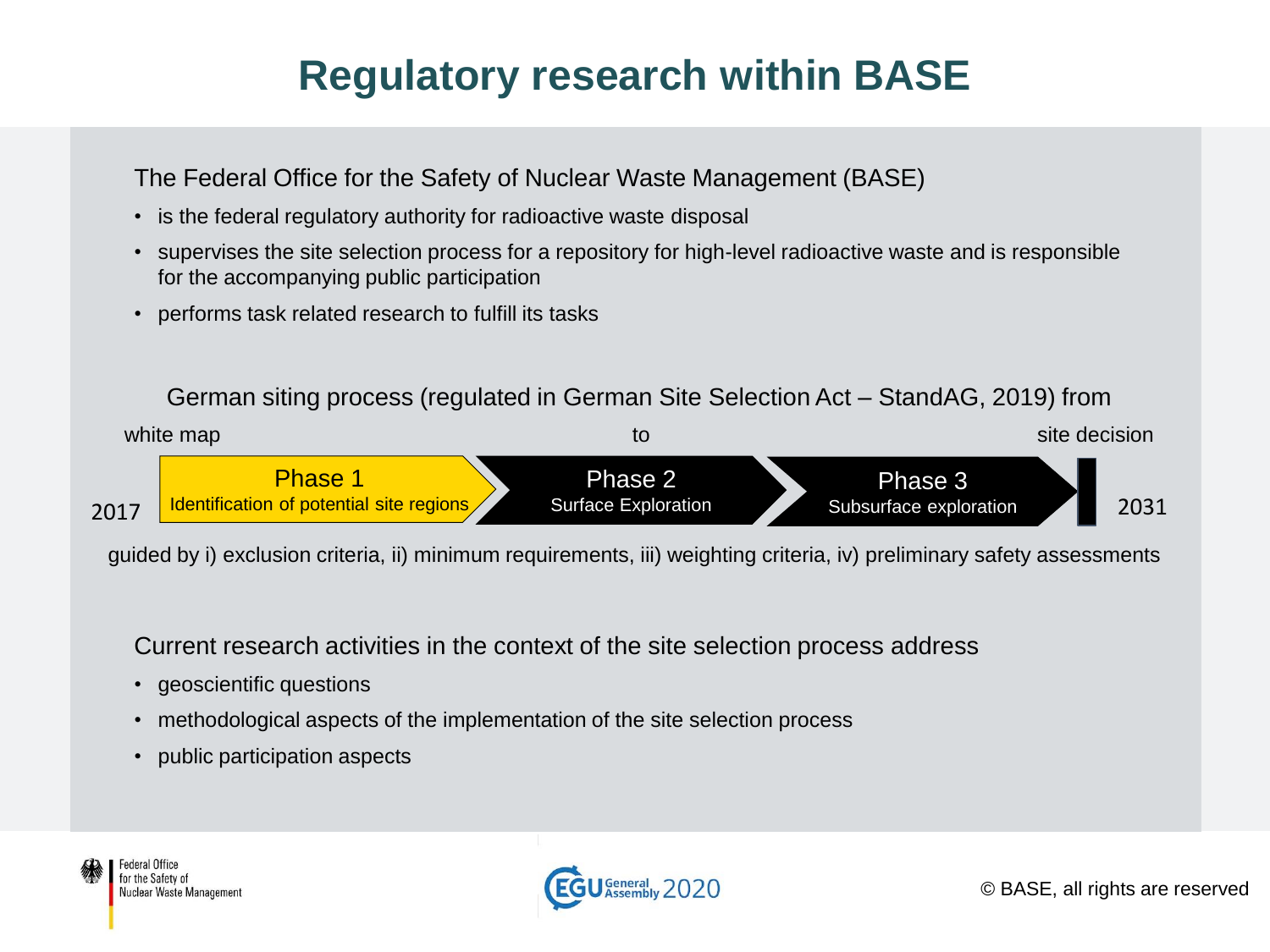### **"PeTroS" -** *Research on percolation in rock salt*



 $\bullet$  = run conditions; each P-T condition 1 x  $N_2$  (gas); 1 x NaCl brine



Postulated fluid percolation in rock salt below minimum stress criterion (Lewis & Holness 1996; Ghanbarzadeh et al. 2015)

Experimental study on fluid percolation in rock salt [carried out by IfG GmbH; FKZ 3617E03250]



- no / insignificant fluid flow below minimum stress criterion
- discrete percolation threshold present

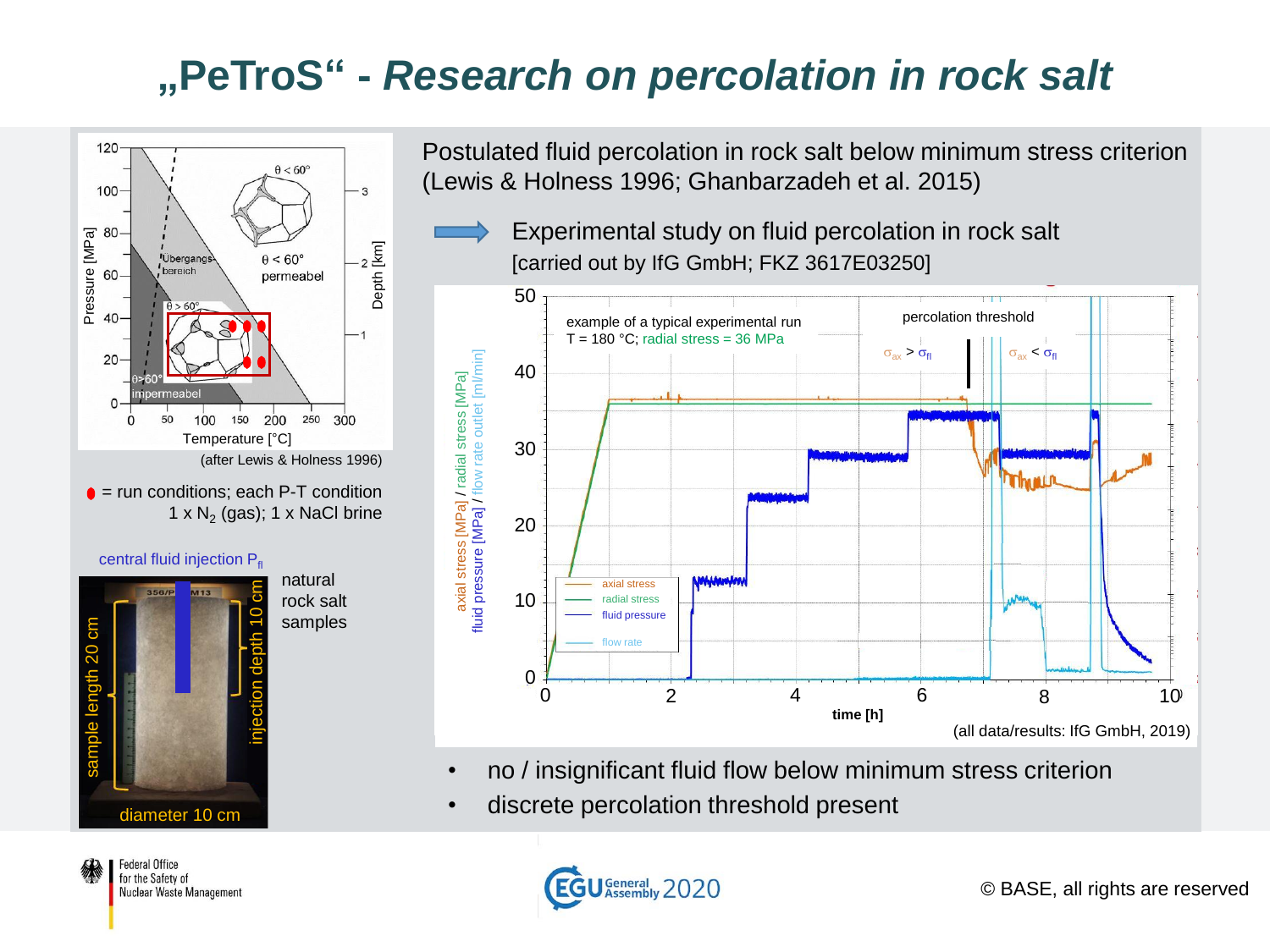# **"KaStör" -** *Research on active fault zones*

", active fault zones" as defined by the Site Selection Act  $\S$  22 (2) Nr. 2] as exclusion criterion require:

- significant displacement along the faults as well as extensive fracture / damage zones,
- movement within the past 34 Mio years

How to detect, define, date "active fault zones"?



- compilation of current state of knowledge on fault zones in Germany
- compilation of available methods for detection and interpretation of fault zones
- suggestion of a work-flow for application of the StandAG § 22 (2)